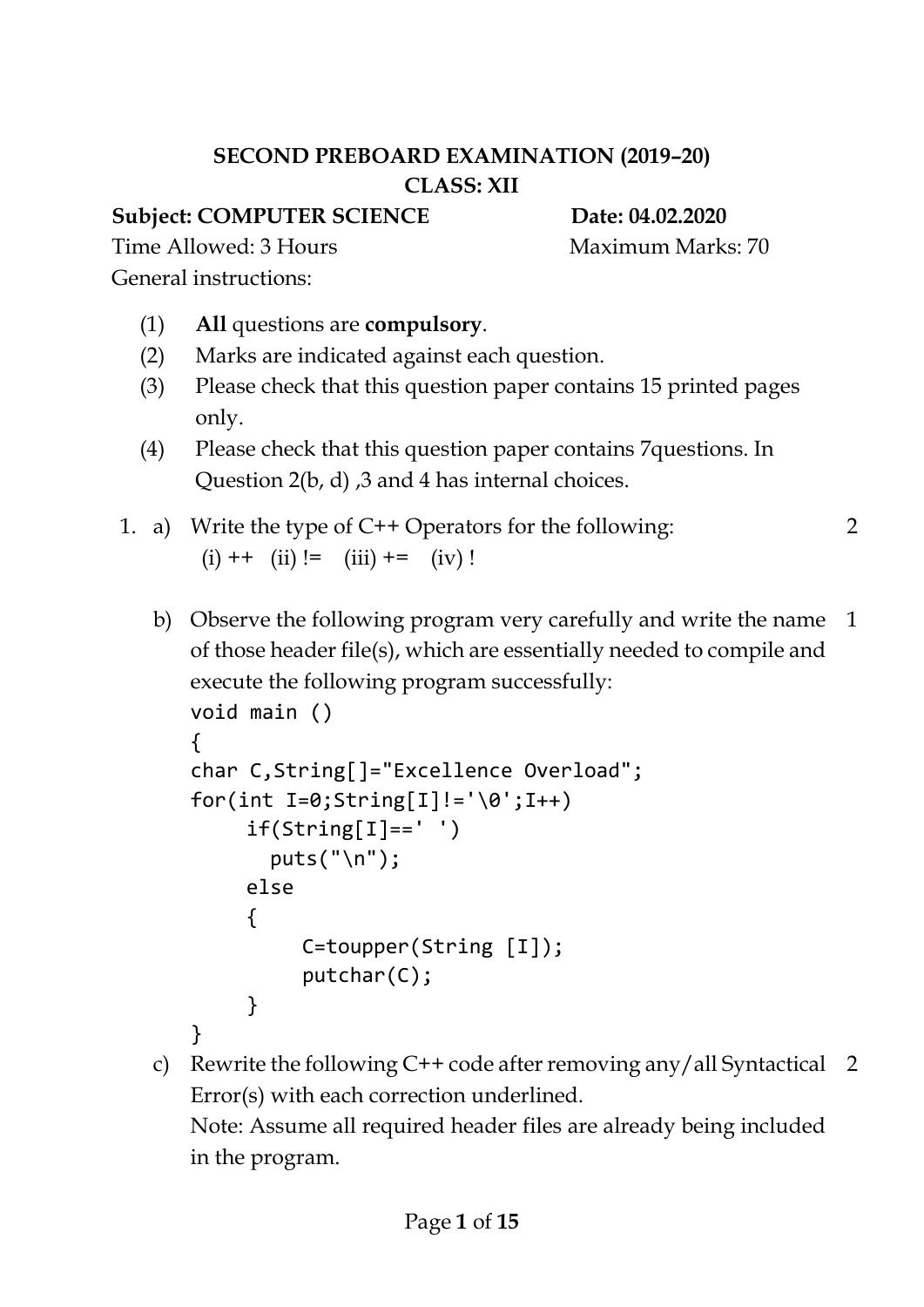```
struct Pixels
{
      int Color,Style;
}
void ShowPoint(Pixels P)
\{cout<<P.Color,P.Style<<endl;
}
void main()
{
     Pixels Point1=(5,3);
     ShowPoint(Point1);
      Pixels Point2=Point1;
      Color.Point1+=2;
     ShowPoint(Point2);
}
```
d) Find and write the output of the following C++ program code: Note: Assume all required header files are already being included in the program.

```
void Newtext(char String[], int &Position)
{
char *Pointer = String;
int Length = strlen(String);
for ( ; Position<Length - 2; Position+=2, Pointer++)
{
*(Pointer+Position) = toupper(*(Pointer + Position));
      }
}
void main()
{
clrscr();
int Location = 0;
```
3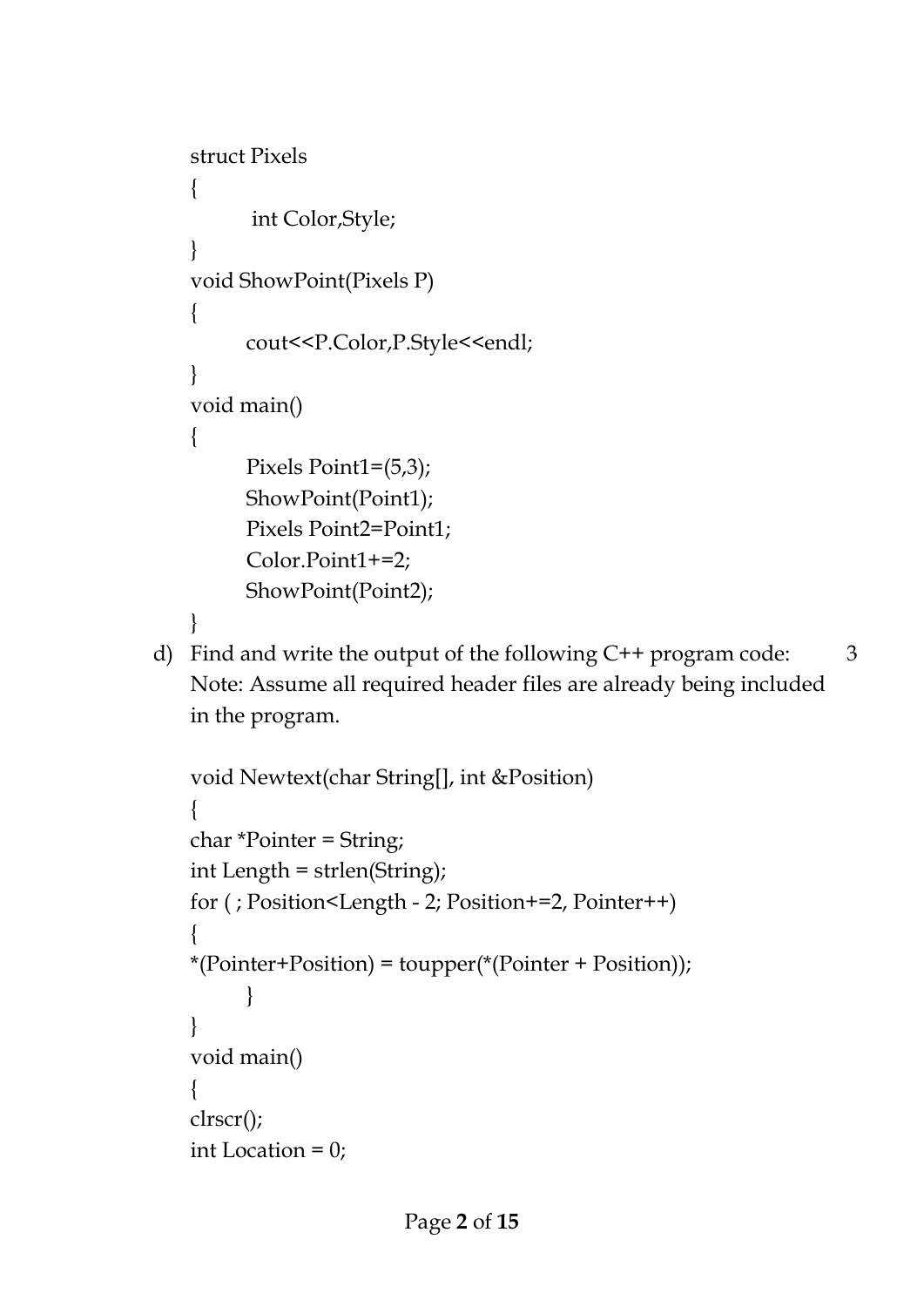```
char Message[] = "Dynamic Act";
    Newtext(Message, Location);
   cout << Message <<"#" << Location;
    }
e) Find and write the output of the following C++ program code: 
    #include <iostream.h>
    void main()
    {
         int v1 = 5, v2 = 10;
         for (int x = 1; x \le 2; x++)
          {
               cout << ++v1 <<'\t' << v2- << endl;
               cout << --v2 << '\t' << v1++ << endl;
         }
    }
                                                                         2
f) Observe the following program and find out, which output(s) out 
    of (i) to (iv) will not be expected from the program? What will be 
    the minimum and the maximum value assigned to the variable 
    Chance? Assume all required header files are already being 
   included in the program.
   void main()
    {
       randomize();
      int Arr[] = \{9, 6\}, N;
      int Chance = random(2) + 10;
      for (int C = 0; C < 2; C++)
       {
         N = random(2);cout << Arr[N] + Chance << "\frac{8}{3}";
       }
    }
    (i) 9$6$
    (ii) 19$17$
    (iii) 19$16$
    (iv) 20$16$
                                                                        2
```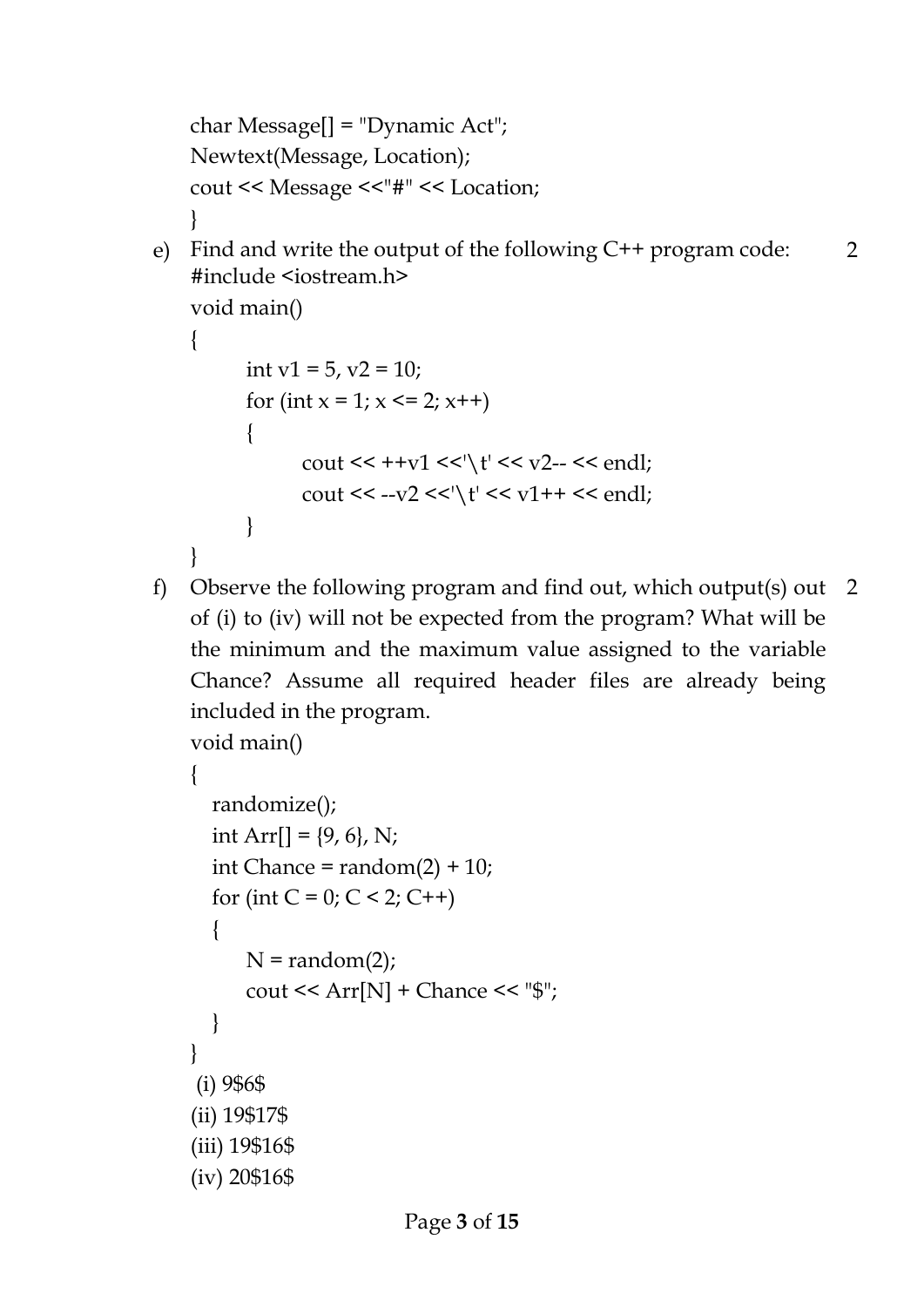- 2. a) Why is a destructor function required in classes? Illustrate with the help of an example. 2
	- b) Write the output of the following C++ code. Also, write the name of feature of Object Oriented Programming used in the following program jointly illustrated by the functions [I] to [IV]. 2

```
void Print ( ) // Function [I]
{
      for (int K=1;K<=60; K++) cout<< "-";
      cout<<endl;
}
void Print (int N) //Function[II]
\{for (int K=1;K<=N; K++) cout<<"*";
      cout<<endl;
}
void Print(int A, int B) //Function[III]
{
      for(int K=1;K<=B;K++) cout<<A*K;
      cout<<endl;
}
void Print(char T, int N) // Function[IV]
{
      for (int K=1;K\le=N;K++) cout\leT;
      cout<<endl;
}
void main( )
{
      int U=9, V=4, W=3;char C = \mathcal{C}';
      Print(C,V);
      Print(U,W);
}
```
### **OR**

- b) Write any four features of Constructor and Destructor function with respect to object oriented programming.
- c) Define a class Serial in  $C++$  with the following specifications :  $4$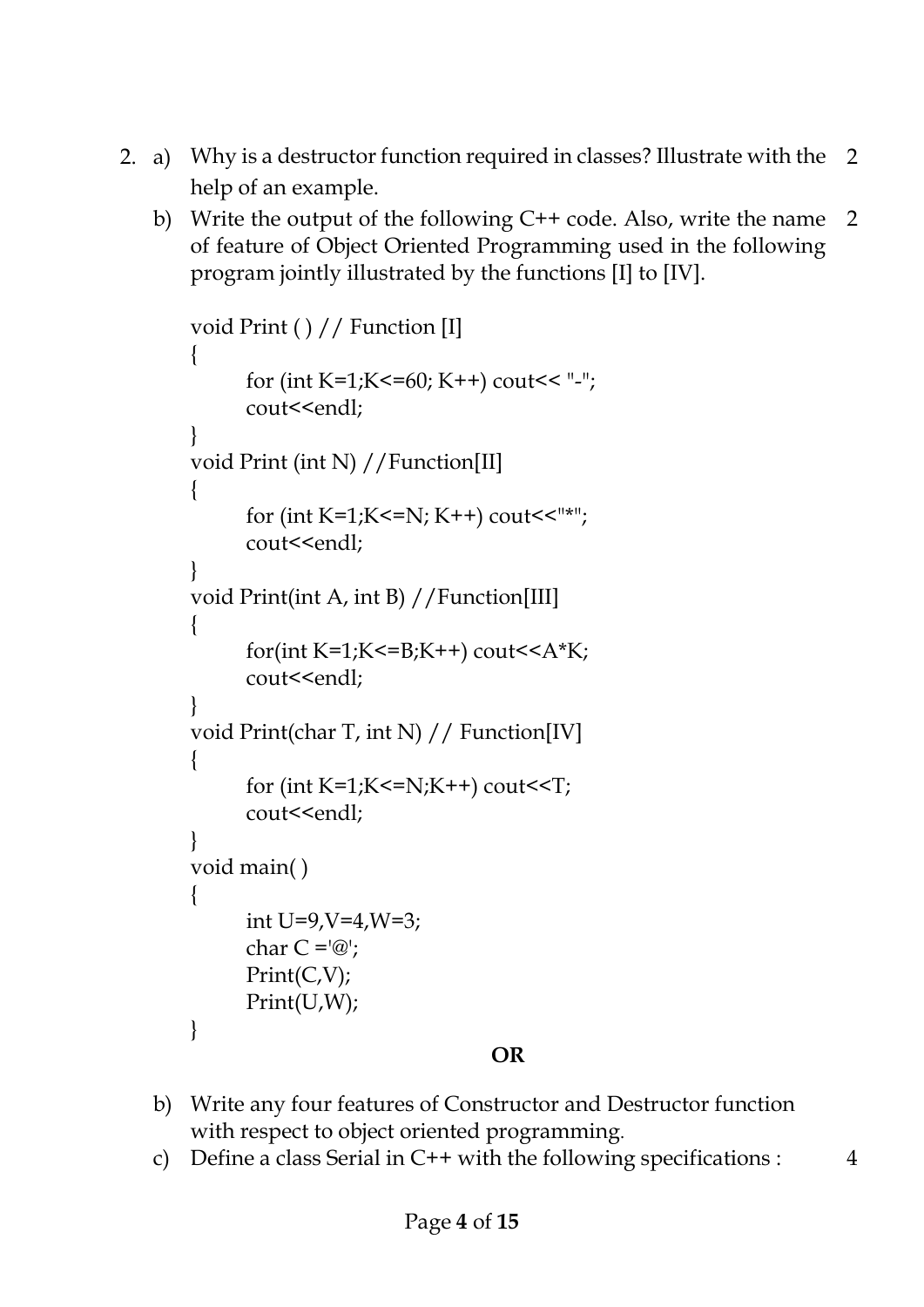private members of class Serial

- Serialcode integer
- Title 20 characters
- Duration float
- Noofepisodes integer

public member function of class Serial

— A constructor function to initialise Duration as 30 and Noofepisodes as 10.

— NewSerial( ) function to accept values for Serialcode and Title

— Otherentries( ) function to assign the values of Duration and Noofepisodes with the help of corresponding values passed as parameters to this function.

— Dispdata( ) function to display all the data members on the screen.

d) Consider the following and answer the questions given below : class School 4

```
{
    int A;
protected :
    int B,C;
public :
    void INPUT(int);
     void OUTPUT( );
};
class Dept : protected School
{
   int X, Y;
protected :
    void IN (int,int);
public :
    void OUT();
};
class Teacher : public Dept
{
     int P;
     void DISPLAY (void);
```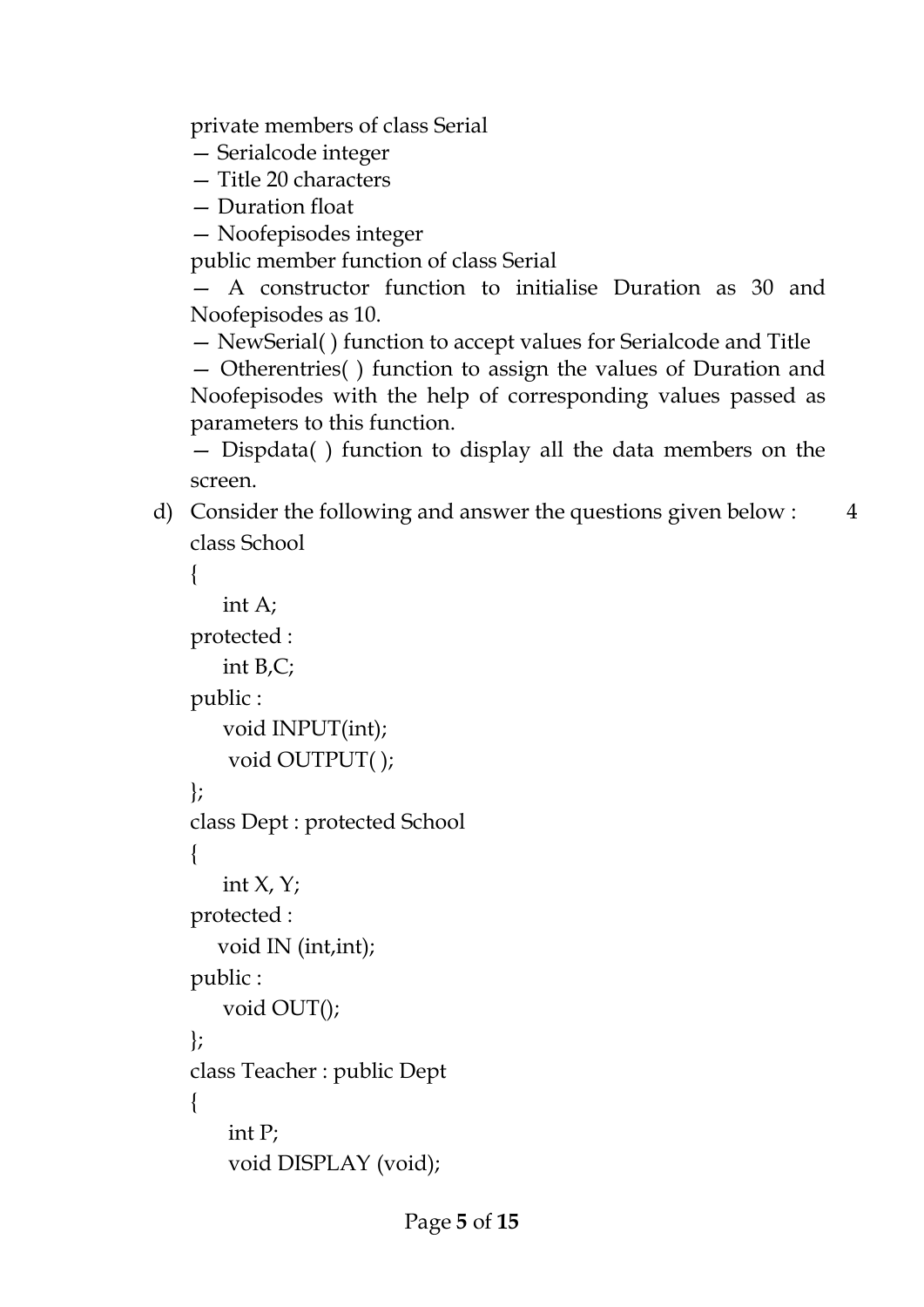public :

void ENTER();

};

(i) Name the base class and derived class of the class Dept.

(ii) Name the data member(s) that can be accessed from function OUT( ).

(iii) Name the private member function(s) of class Teacher.

(iv) Is the member function OUT( ) accessible by the objects of Dept. ?

# **OR**

d) Consider the following class definitions and answer the questions following it :

class Base

```
\{ int A1;
    void BF1( );
protected :
    int B1;
    void BF2( );
public:
    int C1;
    void BF3();
} ob1;
class Middle : private Base {
    int A2;
protected :
    int B2;
    void MF1( );
public:
    int C2;
    void MF3();
} ob2;
class Derived : protected Middle {
    void DF1();
```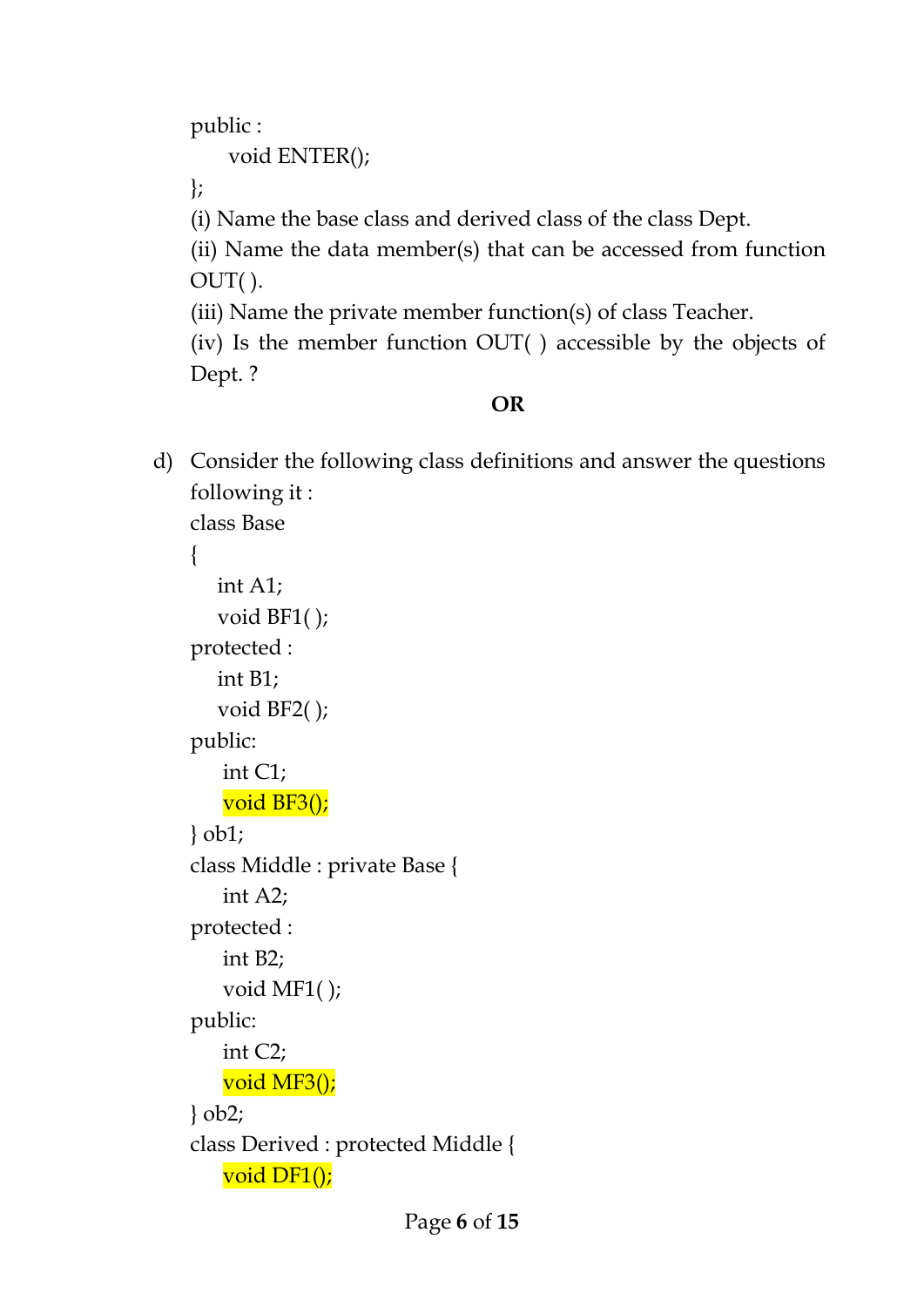int A3; public: int B3;

void DF2( );

} ob3;

(i) Name the member functions accessible to the objects of Derived.

- (ii) Name the data members that are accessible in function DF1().
- (iii) What would be the size of class **Derived** objects?
- (iv)Name the data members that are accessible in function DF2( ).
- 3. a) Write a user-defined function AddSevenNine(int A[][4],int R,int C) 2 in C++ to find and display the sum of all the values, which are ending with 7 or 9 (i.e., unit place is 7 or 9).

| For example: if the array P contains |  |  |
|--------------------------------------|--|--|
|--------------------------------------|--|--|

|     | ۰ |  |
|-----|---|--|
| ' ג |   |  |

Then the function should display the output 65 (Sum of 17, 39 and 9).

**OR**

a) Write the definition of function named Array\_Swap() that will accept an integer array & its size as arguments and the function will interchange/swap elements in such a way that the first element is swapped with the last element, second element is swapped with the second last element and so on, only if anyone or both the elements are odd.

E.g. if initially array of seven elements is:

5, 16, 4, 7, 19, 8, 2

After execution of the above function, the contents of the array will be: 2,16, 19, 7, 4, 8, 5

b) Write a function int ALTERSUM(int B[][5], int N,int M) in C++ to 3 find and return the sum of elements from all alternate elements of a two dimensional array starting from B[0][0].

## **OR**

b) Define a function SWAPCOL( ) in C++ to swap (interchange) the first column elements with the last column elements, for a two dimensional integer array passed as the argument of the function.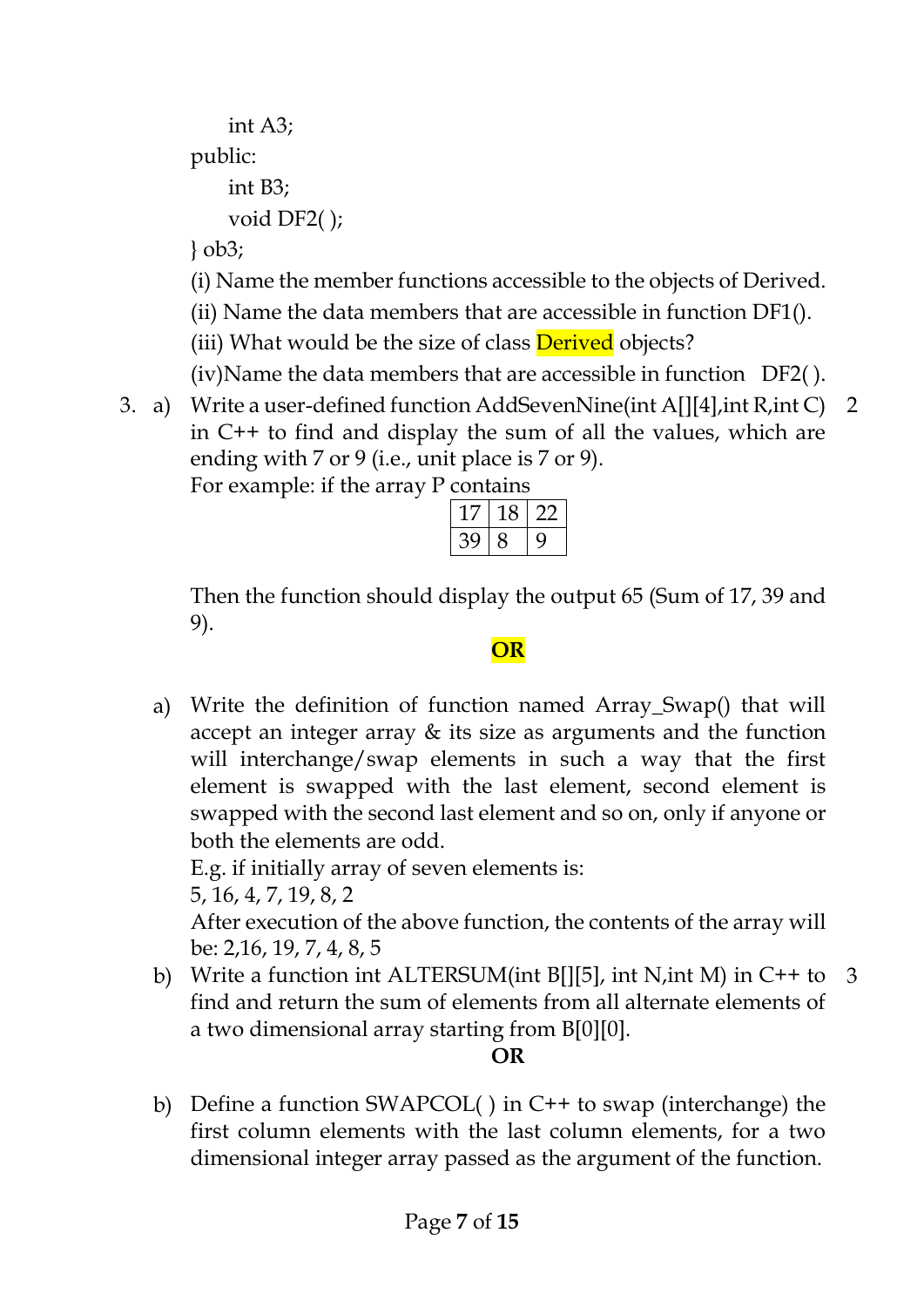c) An array A[20][30] is stored along the row in the memory with each 3 element requiring 4 Bytes of storage. If the base address of array A is 32000, find out the location of A[15][10], Also, find the total number of elements present in this array.

#### **OR**

- c) An array P[15][10] is stored along the column in the memory with each element requiring 4 bytes of storage. If the base address of array P is 1400, find out the location of P[8][5].
- d) Write a user-defined function Pop(Box B[],int &T),which pops the 4 details of a Box, from the static stack of Box B, at the location T (representing the Top end of the stack), where every Box of the stack is represented by the following structure.

```
struct Box
{
   int Length,Width,Height;
};
```
### **OR**

- d) Give the necessary declaration of a linked list implemented queue containing float type values. Also, write a user defined function in C++ to add a float type number in the queue.
- e) Convert the following Infix expression to its equivalent Postfix 2 expression, showing the stack contents for each step of conversion.  $U - V / W * X + Y$

### **OR**

- e) Evaluate the following Postfix expression :  $100,2$ ,  $/$ , 5, 2, 3, +,  $*$ , -
- 4. a) Write a function in C++ to count the number of characters up to the 2 first \$ present in a text file "BOOK..txt".

#### **OR**

- a) Write a function RevText() to read a text file " Input.txt " and Print all the words in reverse order . Example: If value in text file is: INDIA IS MY COUNTRY Output will be: AIDNI SI YM YRTNUOC
- b) Write a function in C++ to search for a laptop from a binary file 3"LAPTOP.DAT" containing the objects of class LAPTOP (as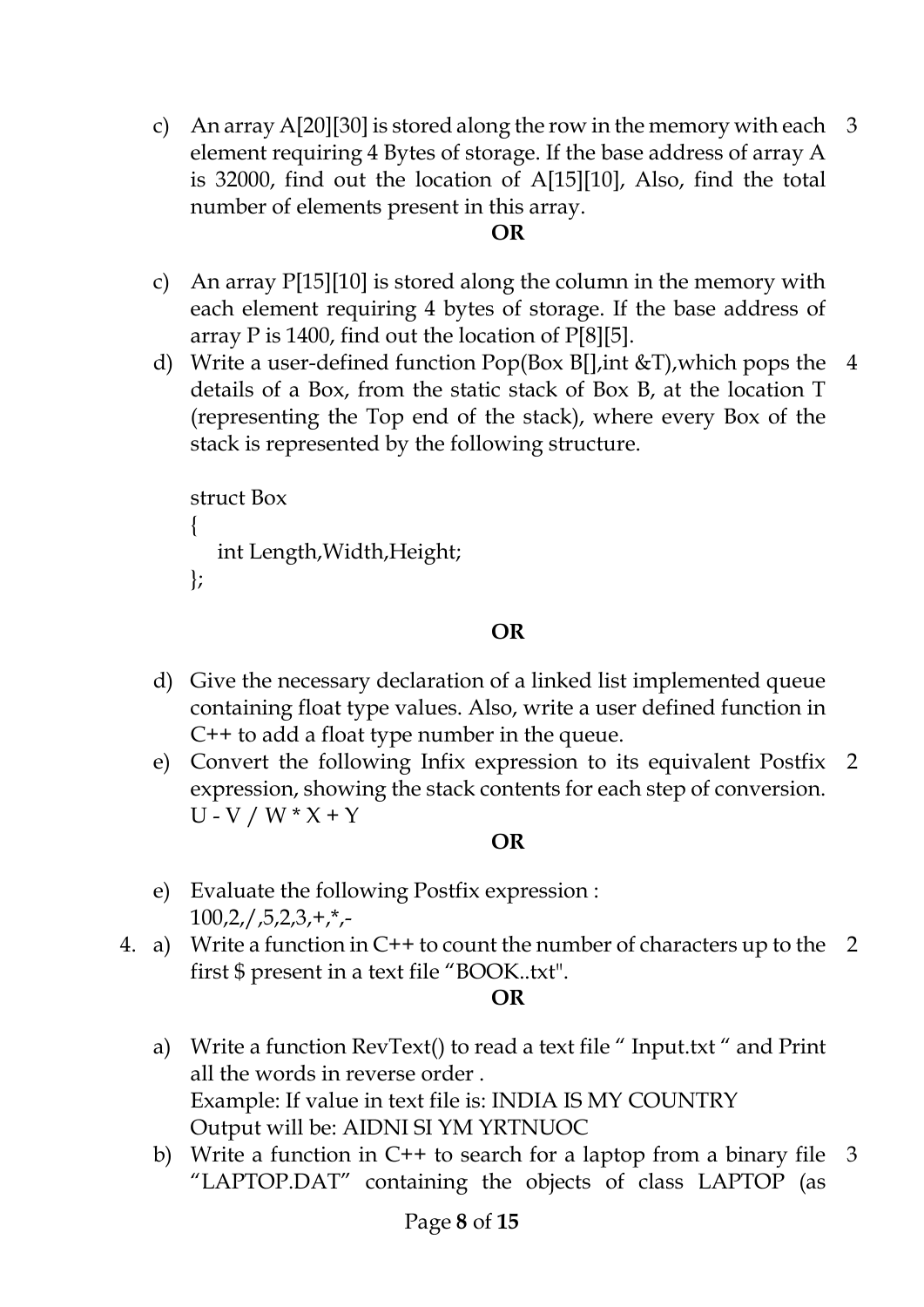```
defined below). The user should enter the Model No and the 
function should search and display the details of the laptop.
class LAPTOP
{
   long ModelNo;
   float RAM,HDD;
   char Details[120];
public:
   void StockEnter()
\{ cin>>ModelNo>>RAM>>HDD;
     gets(Details);
    }
   void StockDisplay()
   {
   cout<<ModelNo<<RAM<<HDD<<Details<<endl;
 }
  long ReturnModelNo()
\{ return ModelNo;
 }
};
```
## **OR**

b) Given a binary file STUDENT.DAT, containing records of the following class Student type class Student

```
{ 
  char S_Admno[10]; //Admissio number of student
  char S_Name[30]; //Name of student
  int Percentage; // Marks Percentage of student
public:
  void EnterData()
  { gets(S_Admno); gets(S_Name);
  cin>>Percentage; }
  void DisplayData()
  { cout<<setw(12)<<S_Admno;
  cout << setw(32) << S_Name;
```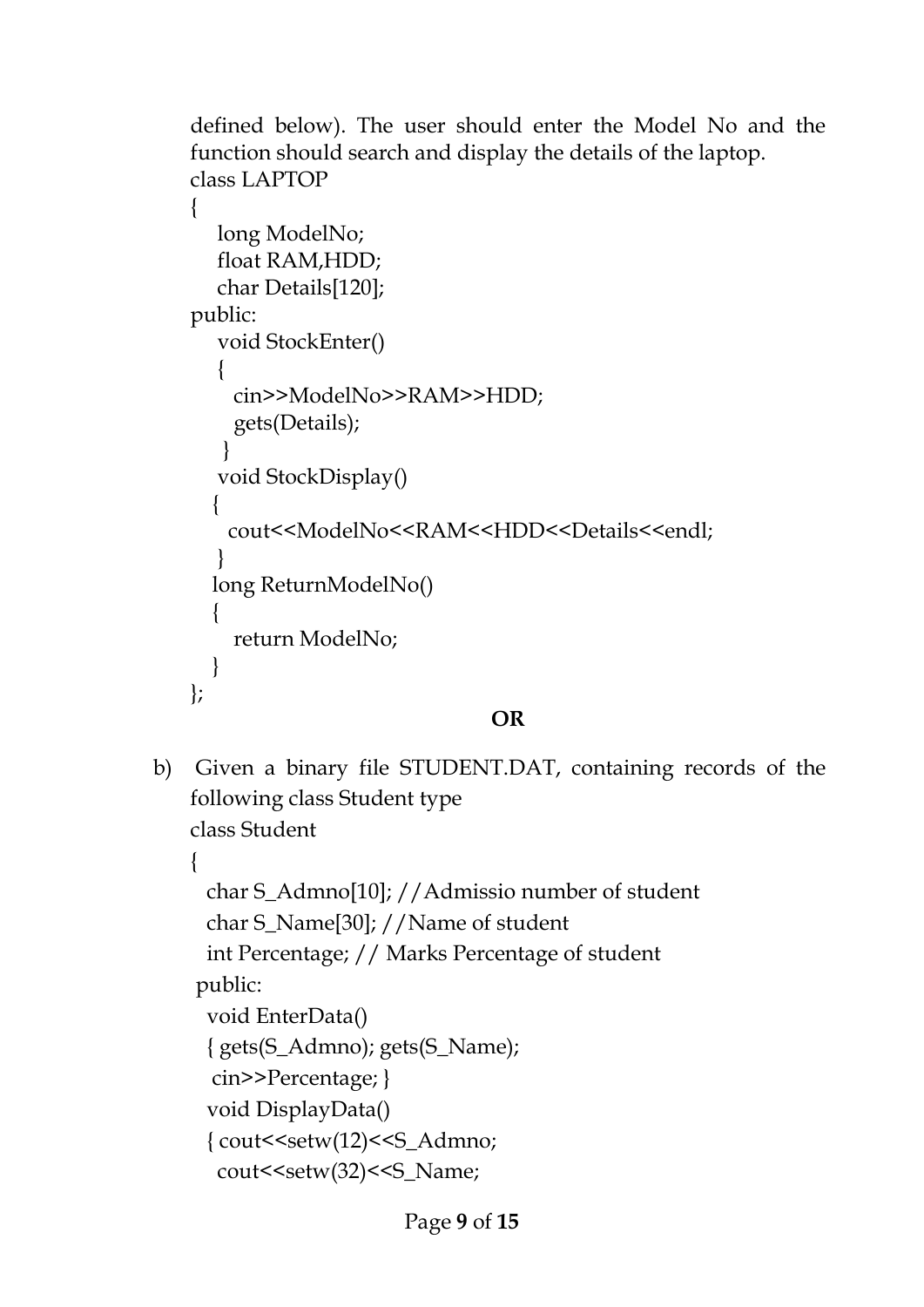```
cout <<setw(3) <<<<rr/>Percentage <<<<<<<<rr/>dd</>
```
}

```
 int ReturnPercentage()
```
{ return Percentage; }

};

Write a function in C++, that would read contents of file STUDENT.DAT and display the details of those Students whose Percentage is above 75.

c) Observe the program segment given below carefully and fill the 1blanks marked as statement 1 and Statement 2 using tellg() and seekp() functions for performing the required task.

```
#include<fstream.h>
class Customer
{
long Cno;
char Name[20],Mobile[12];
public:
//function to allow user to enter the Cno, Name, Mobile
void Enter();
//function to allow user to enter (modify) mobile number
void Modify();
//function to return value of Cno
long GetCno() { return Cno;}
};
void ChangeMobile()
{
Customer C;
fstream F;
F.open("CONTACT.DAT",ios::binary | ios::in | ios::out);
long Cnoc; //customer no. whose mobile number needs to be 
changed
cin>>Cnoc;
while(F.read((char*)&C,sizeof(C)))
```

```
{
if(Cnoc==C.GetCno())
```

```
{
C.Modify();
```

```
//statement 1
```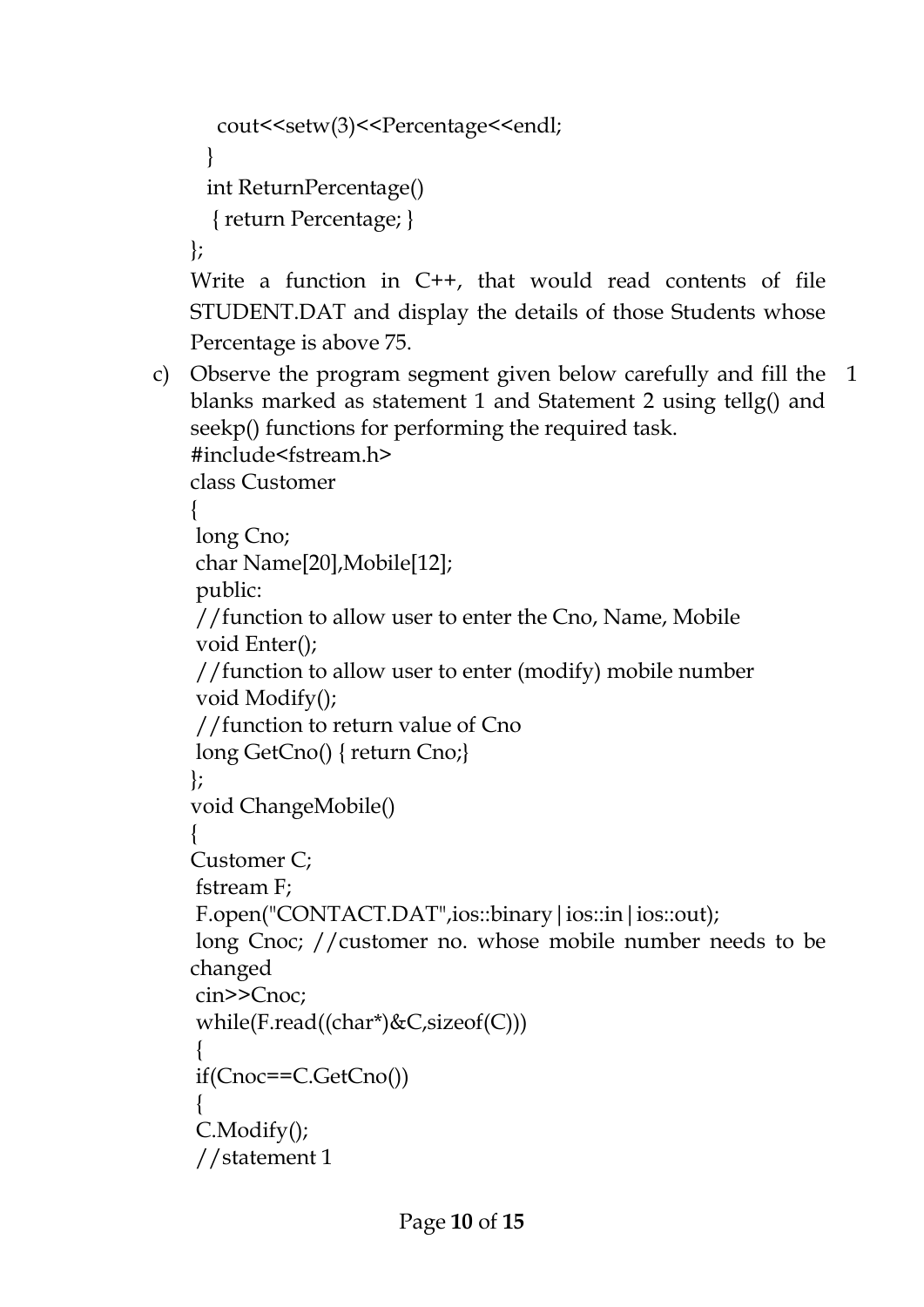```
int Pos= ______________ //to find the current position
//of file pointer
// statement 2
                \_ //to move the file pointer to write the
//modified the record back on to the file
//for the desired Cnoc
F.write((char*)\&C, sizeof(C));}
}
F.close();
}
                                OR
```
c) Find the output of the following C++ code considering that the binary file MEMBER. DAT exists on the hard disk with records of 100 members:

```
class MEMBER
{
int Mno; char Name [20];
public :
void In (); void out ();
};
void main ()
{
fstream MF;
MF.open ("MEMBER.DAT", ios :: binary | ios :: in);
MEMBER M;
MF.read ((char*) \& M, sizeof (M)) ;MF.read ((char*) &M, sizeof (M));
MF.read ((char*) &M, sizeof (M));
int POSITION = MF. tellg () / sizeof (M);
cout<<"PRESENT RECORD :"<<POSITION;
MF.close () ;
}
```
5. a) (i) Define the given terms in respect of Relational Database: 1 Cardinality of a Table and Degree of a Table.

(ii) What do you understand by primary key?  $1$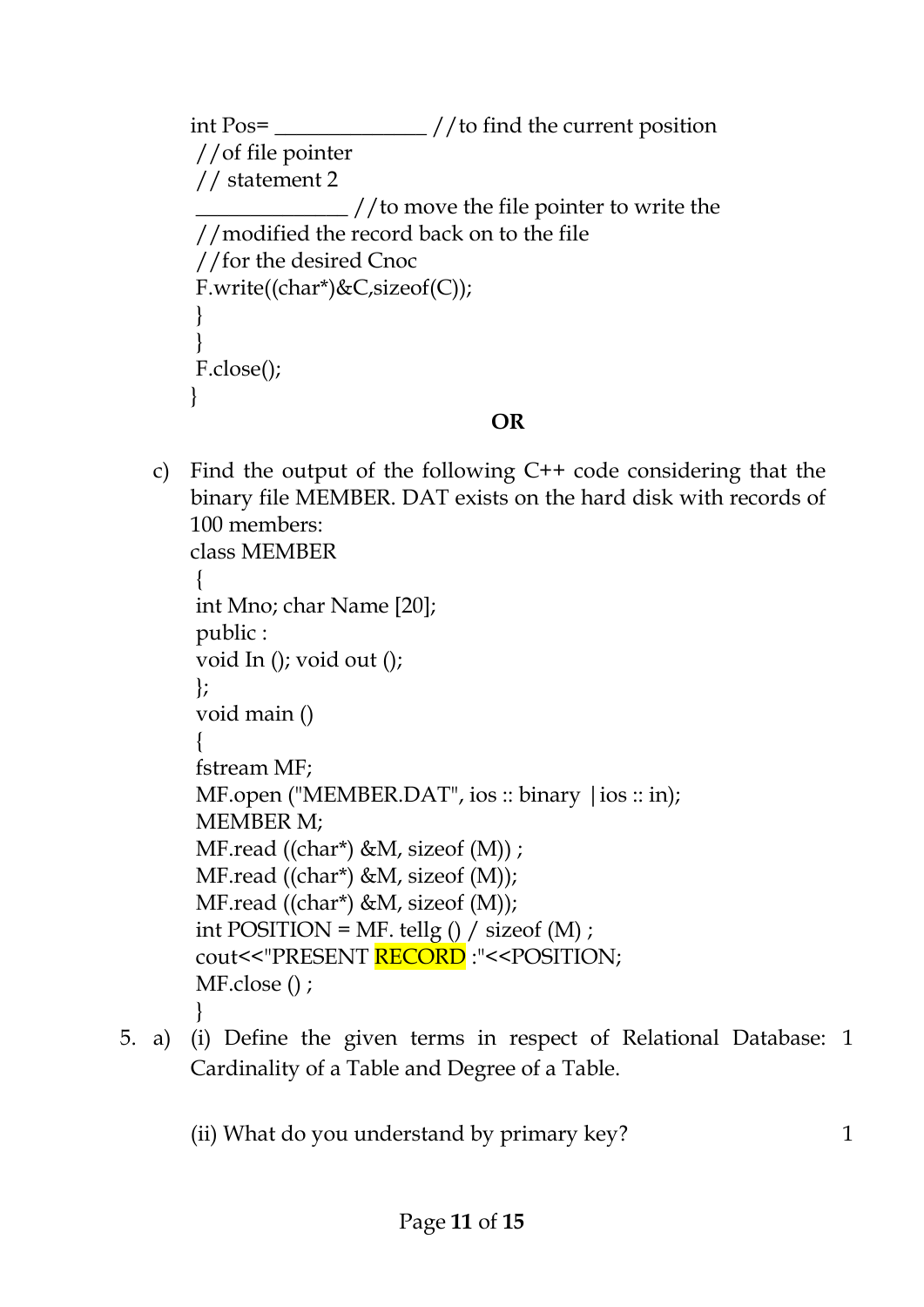b) Consider the following tables ACTIVITY and COACH. Write SQL 6 commands for the statements (i) to (iv) and give outputs for SQL queries (v) to (viii)

| Table: ACTIVITT |                      |                        |                   |                     |
|-----------------|----------------------|------------------------|-------------------|---------------------|
| <b>ACode</b>    | <b>ActivityName</b>  | <b>ParticipantsNum</b> | <b>PrizeMoney</b> | <b>ScheduleDate</b> |
| 1001            | Relay 100x4          | 16                     | 10000             | 23-Jan-2004         |
| 1002            | High jump            | 10                     | 12000             | 12-Dec-2003         |
| 1003            | <b>Shot Put</b>      | 12                     | 8000              | 14-Feb-2004         |
| 1005            | <b>Long Jump</b>     | 12                     | 9000              | 01-Jan-2004         |
| 1008            | <b>Discuss Throw</b> | 10                     | 15000             | 19-Mar-2004         |

#### Telefon ACTIVITY

#### Table: COACH

| <b>PCode</b>            | <b>Name</b>          | <b>ACode</b> |  |
|-------------------------|----------------------|--------------|--|
| l 41                    | <b>Ahmad Hussain</b> | 1001         |  |
| □                       | <b>Ravinder</b>      | 1008         |  |
| $\overline{\mathbf{3}}$ | Janila               | 1001         |  |
|                         | Naaz                 | 1003         |  |

(i) To display the name of all activities with their  $\Delta C$  in descending order from the table ACTIVITY.

(ii) To display sum of PrizeMoney for each of the Number of participants groupings (as shown in column ParticipantsNum 10, 12, 16) from the table ACTIVITY.

(iii) To display the coach's Name and ACode in ascending order of ACode from the table COACH.

(iv) To display the content of the ACTIVITY table whose ScheduleDate earlier than 01/01/2004 in ascending order of ParticipantsNum.

(v) SELECT COUNT(DISTINCT ParticipantsNum) FROM ACTIVITY; (vi)SELECT MAX(ScheduleDate),MIN(ScheduleDate) FROM ACTIVITY; (vii)SELECT SUM(PrizeMoney) FROM ACTIVITY; (viii) SELECT DISTINCT ParticipantsNum FROM ACTIVITY;

6 a) State and define principle of Duality. Why is it so important in 2Boolean Algebra?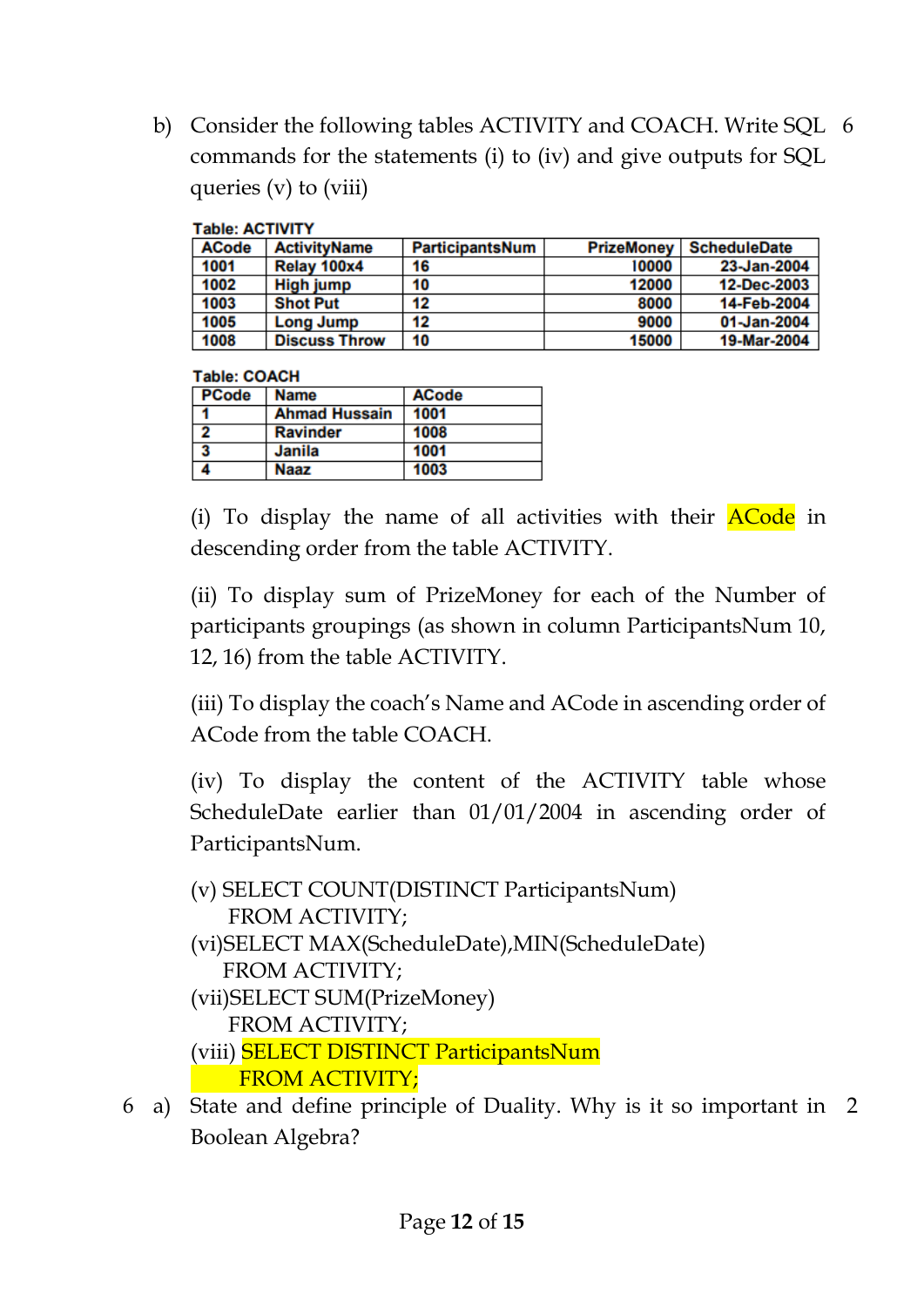- b) Draw the Logic Circuit for the following Boolean Expression :  $(X'+Y)$ .Z+W'
- c) Given the following truth table, derive a Sum of Product (SOP) and Product of Sum (POS) form of Boolean expression from it. 1

| $\mathbf X$ | Y | z | G(X,Y,Z) |
|-------------|---|---|----------|
| 0           |   |   |          |
|             |   |   |          |
| 0           |   | O |          |
| 0           |   |   |          |
|             |   |   |          |
|             |   |   |          |
|             |   |   |          |
|             |   |   |          |

d) Reduce the following Boolean Expression to its simplest form 3 using K-Map:

 $F(X,Y,Z,W)=\Sigma(0,1,2,3,4,5,8,10,11,14)$ 

7. a) Write the one advantage and one disadvantage of the following 1 topologies in network :

(i) Bus Topology (ii) Star Topology

- b) Write the following abbreviations in their full form : (i) PPP (ii) DNS 1 c) What is the purpose of a Router ? 1
- 
- d) Define firewall. 1
- e) When the user browses a website, the web server sends a text file 1 to the web browser. What is the name of this?
- f) Which protocol is used to creating a connection with a remote 1 machine?
- g) Indian School, in Mumbai is starting up the network between its 4different wings. There are Four Buildings named as SENIOR, JUNIOR, ADMIN and HOSTEL as shown below: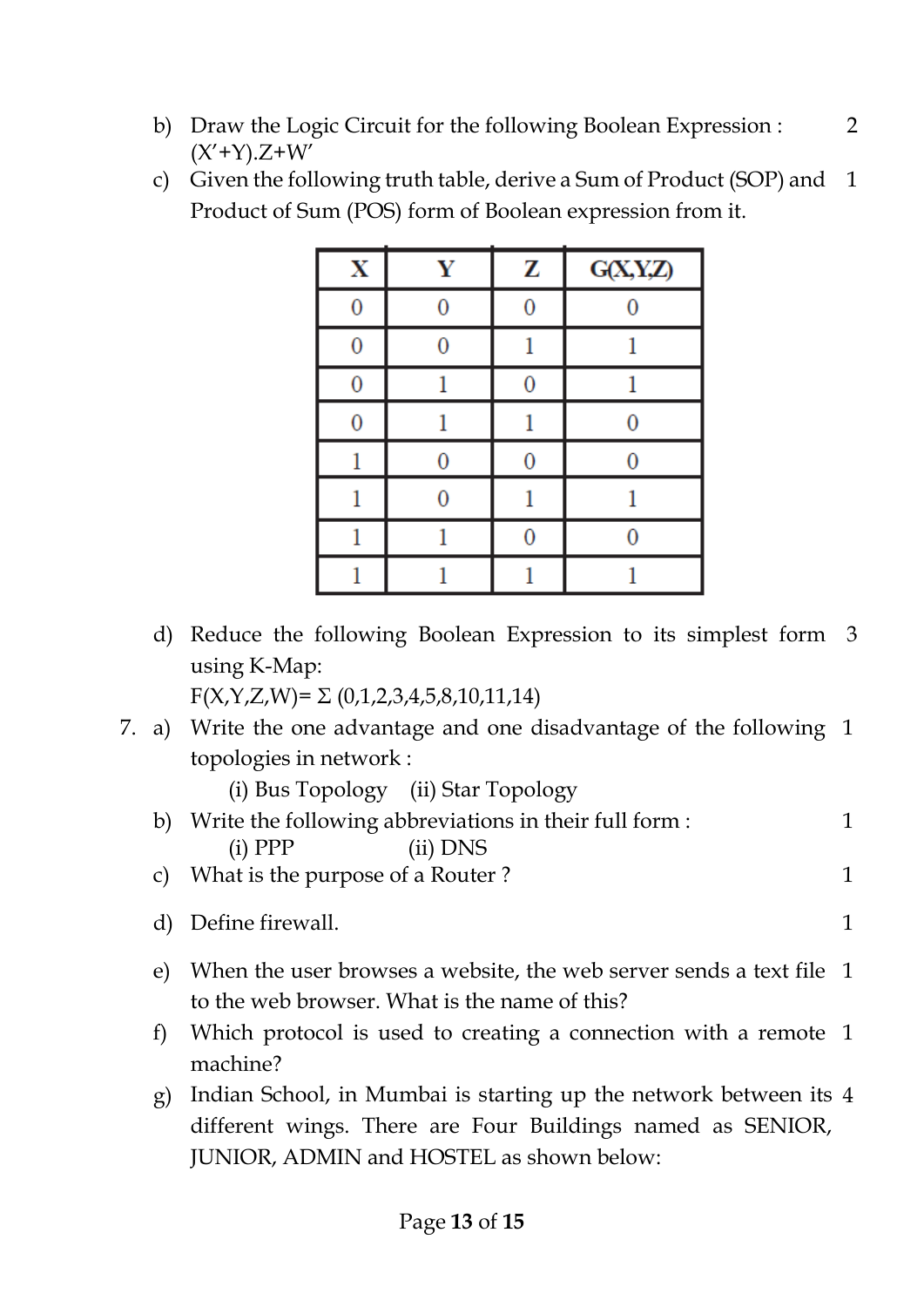

The distance between various buildings is as follows:

ADMIN TO SENIOR 200m ADMIN TO JUNIOR 150m ADMIN TO HOSTEL 50m SENIOR TO JUNIOR 250m SENIOR TO HOSTEL 350m JUNIOR TO HOSTEL 350m Number of Computers in Each Building SENIOR 130 JUNIOR 80 ADMIN 160 HOSTEL 50

(i) Suggest the cable layout of connections between the buildings.

(ii) Suggest the most suitable place (i.e. building) to house the server of this School, provide a suitable reason.

(iii) Suggest the placement of the following devices with justification.

· Repeater

· Hub / Switch

(iv) The organization also has Inquiry office in another city about 50-60 Km away in Hilly Region. Suggest the suitable transmission media to interconnect to school and Inquiry office out of the following

· Fiber Optic Cable

· Microwave